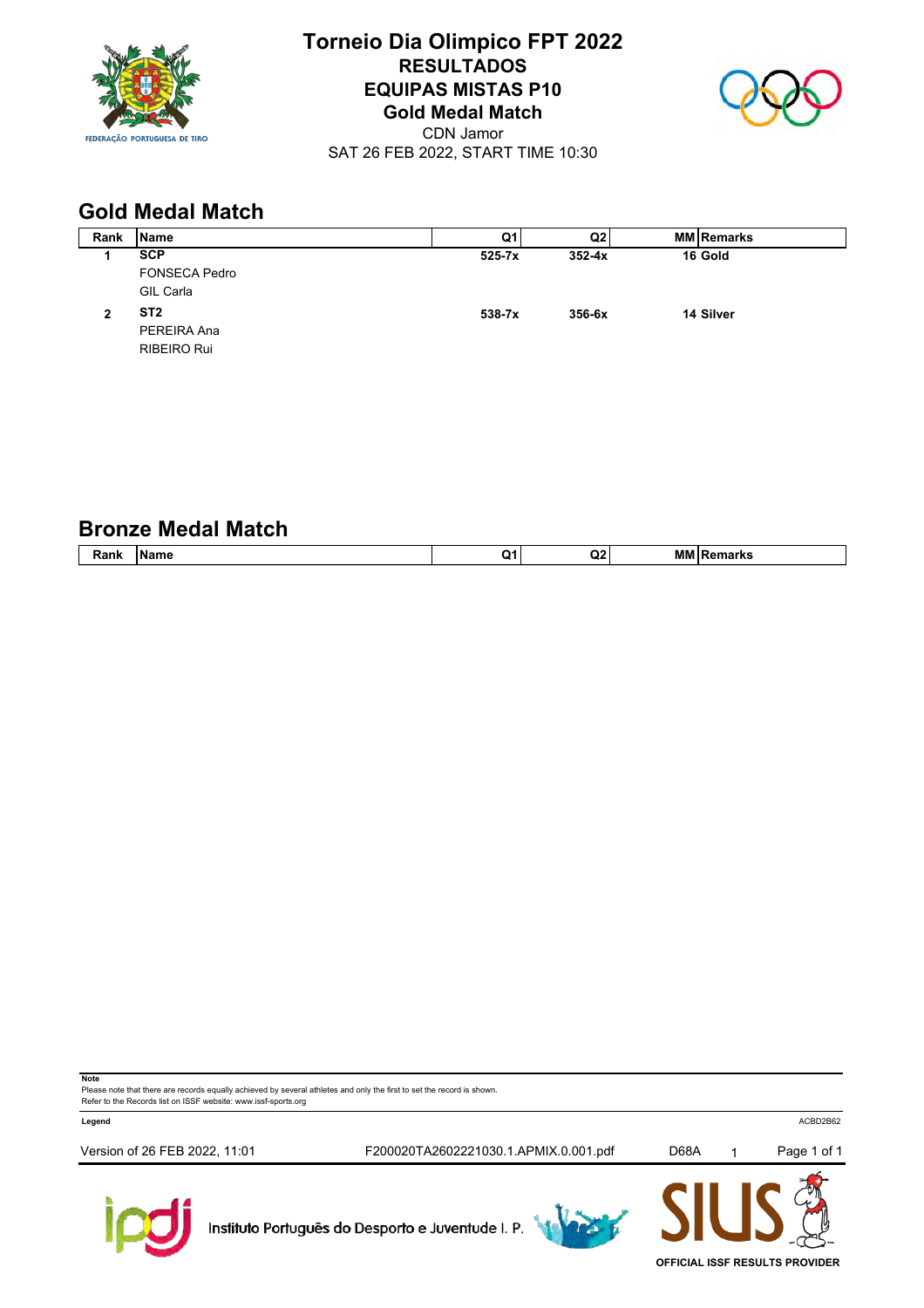

## **Torneio Dia Olimpico FPT 2022 RESULTADOS EQUIPAS MISTAS P10 Qualificação 2ª Parte**



CDN Jamor SAT 26 FEB 2022, START TIME 09:45

|                | Rank Bib No Name |                       | <b>Series</b> |                | <b>Total</b> | Remarks |
|----------------|------------------|-----------------------|---------------|----------------|--------------|---------|
|                |                  |                       |               | $\overline{2}$ |              |         |
| $\mathbf 1$    |                  | ST <sub>2</sub>       | 175           | 181            | 356-6x       | QG      |
|                |                  | 12263 RIBEIRO Rui     | 85            | 93             | $178-3x$     |         |
|                | 728              | PEREIRA Ana           | 90            | 88             | $178-3x$     |         |
| $\overline{2}$ |                  | <b>SCP</b>            | 174           | 178            | $352 - 4x$   | QG      |
|                |                  | 11315 GIL Carla       | 86            | 90             | $176-3x$     |         |
|                |                  | 15010 FONSECA Pedro   | 88            | 88             | $176-1x$     |         |
| 3              |                  | <b>ACC</b>            | 152           | 163            | $315-2x$     | QB      |
|                |                  | 14172 OLIVEIRA Sérgio | 89            | 90             | $179-2x$     |         |
|                |                  | 16175 PINTO Leonor    | 63            | 73             | $136-0x$     |         |

Protest Date / Time:

**Summary** 

 $\mathbb{R}$ 

Number of athletes on this list: 6; Total number of athletes: 6; Total number of teams: 3

|                                              | Instituto Português do Desporto e Juventude I. P. |      |             |
|----------------------------------------------|---------------------------------------------------|------|-------------|
| Version of 26 FEB 2022, 10:14                | Q200020TA2602220945.1.APMIX.0.001.pdf             | D68A | Page 1 of 1 |
| Legend<br><b>Bib No</b><br><b>Bib Number</b> |                                                   |      | 46146C5D    |

**OFFICIAL ISSF RESULTS PROVIDER**